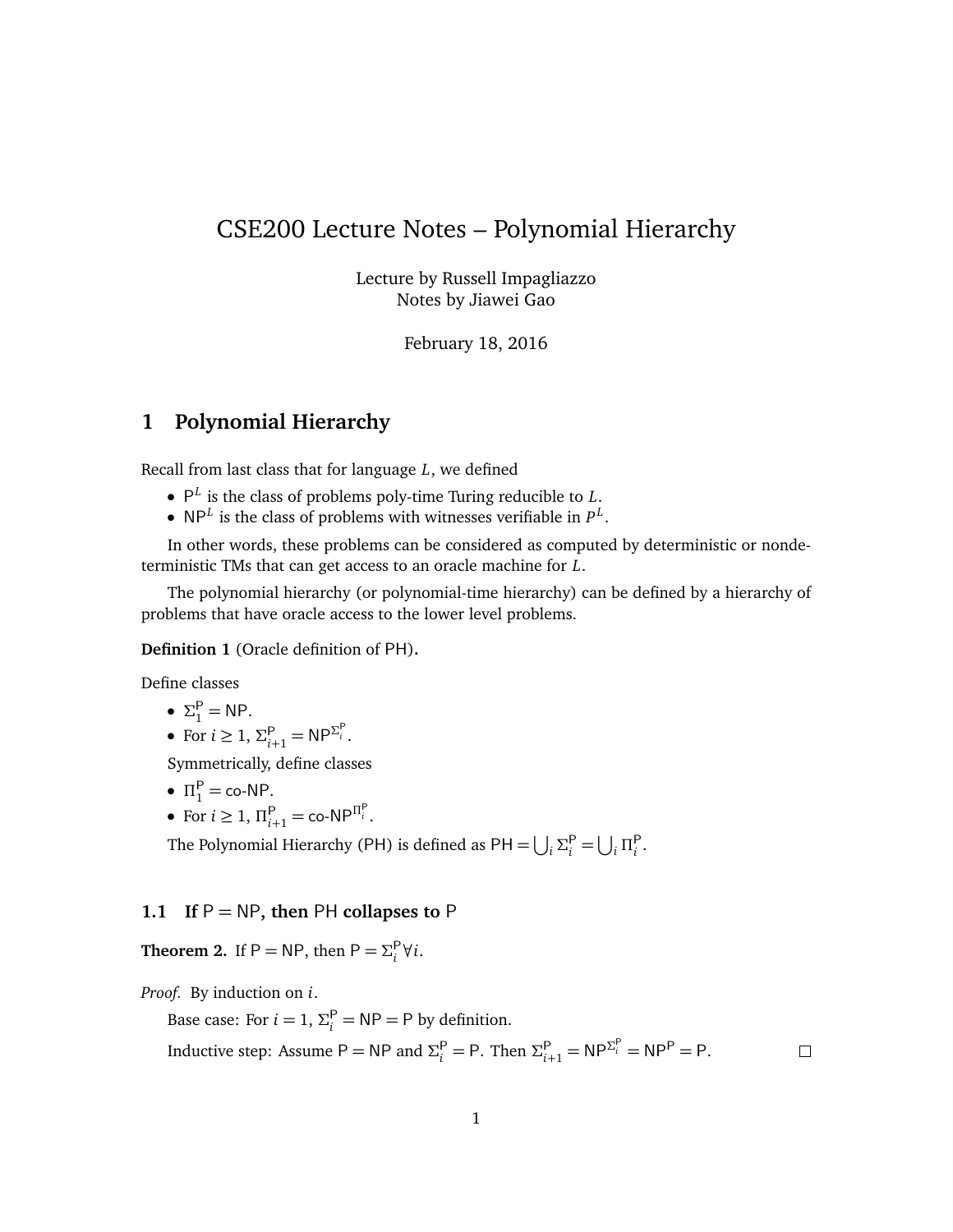



Similarly, if any two different levels in PH turn out to be the equal, then PH collapses to the lower of the two levels.

**Theorem 3.** If  $\Sigma_i^{\mathsf{P}} = \Sigma_{i}^{\mathsf{P}}$  $\sum_{i=1}^{P}$ , then  $\Sigma_j^P = \Sigma_i^P$  for all  $j \geq i$ .

### **1.2 Quantifier definition of** PH

**Theorem 4** (Quantifier definition of PH)**.**

• A language  $L \in \Sigma_i^P$  iff there is some relation  $R(x, y_1, \ldots, y_i) \in P$ , polymomial *q* so that

 $x \in L \iff \exists y_1, \forall y_2... Q_i y_i R(x, y_1,..., y_i)$ 

For all  $j \in \{1, ..., i\}$ ,  $|y_j| \le q(|x|)$ . If *i* is odd, then  $Q_i = \exists$ . Otherwise  $Q_i = \forall$ .

• A language  $L \in \Pi_i^P$  iff there is some relation  $R(x, y_1, \ldots, y_i) \in P$ , polymomial *q* so that

$$
x \in L \iff \forall y_1, \exists y_2 \dots Q_i y_i R(x, y_1, \dots, y_i)
$$

For all  $j \in \{1, ..., i\}$ ,  $|y_j| \le q(|x|)$ . If *i* is even, then  $Q_i = \exists$ . Otherwise  $Q_i = \forall$ .

**Example 1.1.** The decision problem "Is C a minimal circuit?" is in  $\Pi_2^{\mathsf{P}}$ . Because to decide if *C* is a minimal circuit, we can decide whether

$$
\forall C', |C'| \leq |C|, \exists x (C(x) \neq C'(x))
$$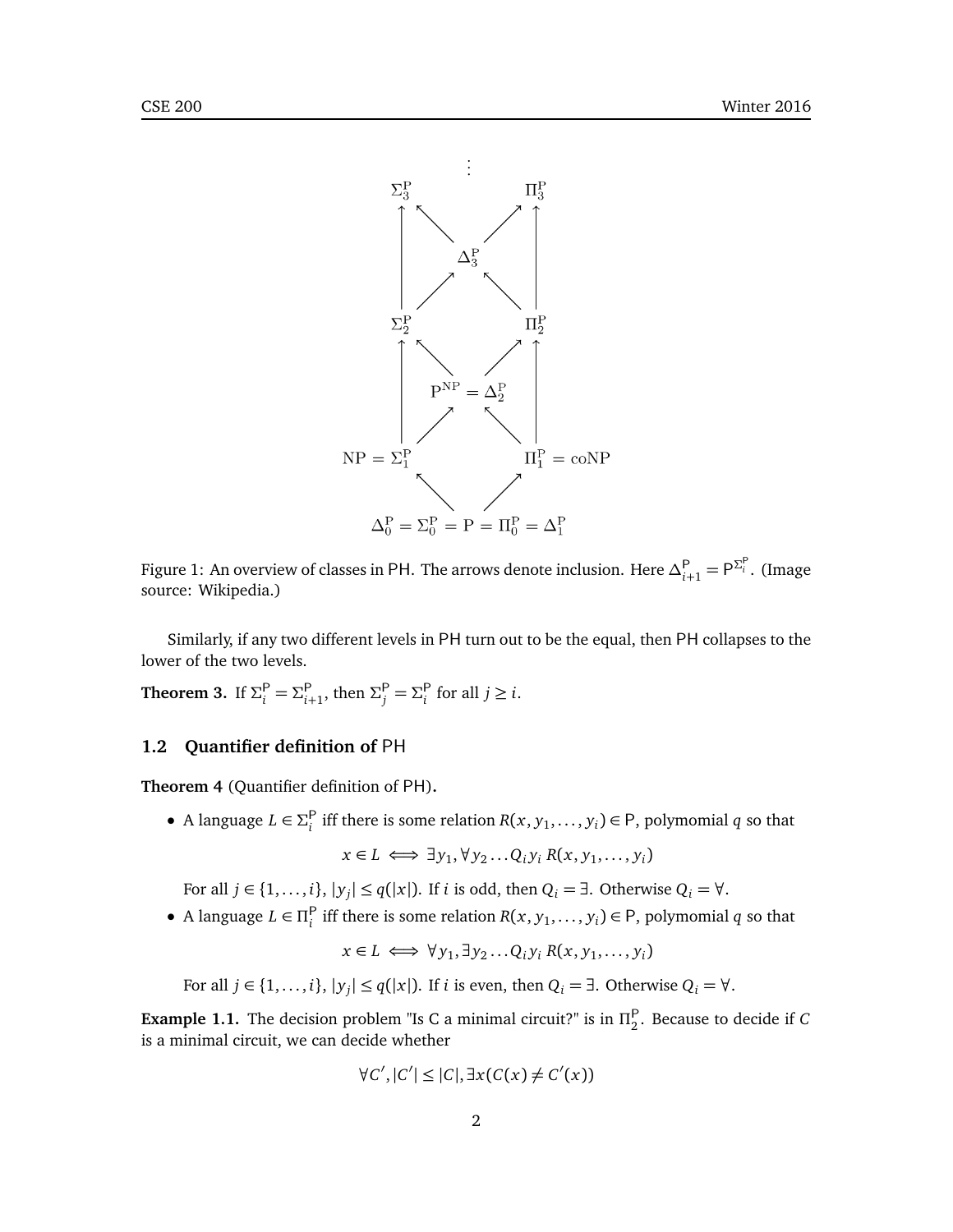is true.

Next we prove the oracle definition and the quantifier definition are equivalent.

## **Quantifier definition** =⇒ **oracle definition**

**Claim 1.** If *L* can be written with *i* quantifiers beginning with ∃, then  $L \in \Sigma_i^P$ .

*Proof.* By induction.

Base case: for  $i = 1$ , if  $x \in L \iff \exists y_1 R(x, y_1)$ , then  $L \in \mathsf{NP} = \Sigma_1^{\mathsf{P}}$ . Inductive step: Assume any *i*-quantifier language  $\in \Sigma_{i}^{\mathsf{P}}$ . Assume  $x \in L$ .  $\exists y_1 (\forall y_2 \exists y_3 ...) R(x_1, y_1, \dots, y_{i+1})$ . Define language *L'* such that  $(x, y_1) \in L' \iff \forall y_2 \exists y_3 ... R(x, y_1, ..., y_{i+1})$ . Let  $\overline{L'}$  be the complement of *L'*. Thus  $(x, y_1) \in \overline{L'} \iff \exists y_2 \forall y_3 \dots R(x, y_1, \dots, y_{i+1})$ .  $x \in L \iff \exists y_1(x, y_1) \notin \overline{L'}$ .

For a witness:  $y_1$ , we can ask the oracle for  $\overline{L'}$ : "Is  $(x, y_1)$   $\in$   $\overline{L'}$ ?" If the oracle says no, then accept. If yes, then reject.

By induction hypothesis, the language  $\overline{L'}$  is in  $\in \Sigma_i^P$ . Thus,  $x \in L$  iff there is a witness  $y_1$  $\text{verifiable in } \Sigma_i^{\mathsf{P}}$ . Thus  $L \in \mathsf{NP}^{\overline{L'}} \subseteq \Sigma_{i}^{\mathsf{P}}$ *i*+1 .

**Claim 2.** If *L* can be written with *i* quantifiers beginning with  $\forall$ , then  $L \in \Pi_i^P$ .

It can be proved symmetrically.

## **Oracle definition** =⇒ **quantifier definition**

The proof is based on [[4](#page-4-0)].

*Proof.* By induction.

Base case: for  $i = 1$ , we already proved  $L \in \Sigma_1^P = NP$  iff  $x \in L \iff \exists y_1 R(x, y_1)$ , where  $|y_1|$  = poly( $|x|$ ) and  $R \in P$ .

Inductive step: Assume every  $L' \in \Sigma_i^{\mathsf{P}}$  can be written with *i*-quantifier. Let  $M_L$  be the oracle machine for *L*.

$$
M_{L'}(x) = 1 \iff \exists y_1, \forall y_2 \dots Q_i y_i R'(x, y_1, \dots, y_i) = 0.
$$

Negating both sides,

$$
M_{L'}(x) = 0 \iff \forall y_1, \exists y_2 \dots Q_i y_i R'(x, y_1, \dots, y_i) = 0.
$$

Let  $L \in \Sigma_{i}^{\mathsf{P}}$  $_{i+1}^{\mathsf{P}}$ . Assume *M* is a TM in NP that makes *m* queries to oracle machine *M'* which is in  $\Sigma_i^{\mathsf{P}}$ . Let *y* be the witness string of *M*, and let  $(q_1, a_1)$ , ...  $(q_m, a_m)$  be the *m* queries and their

 $\Box$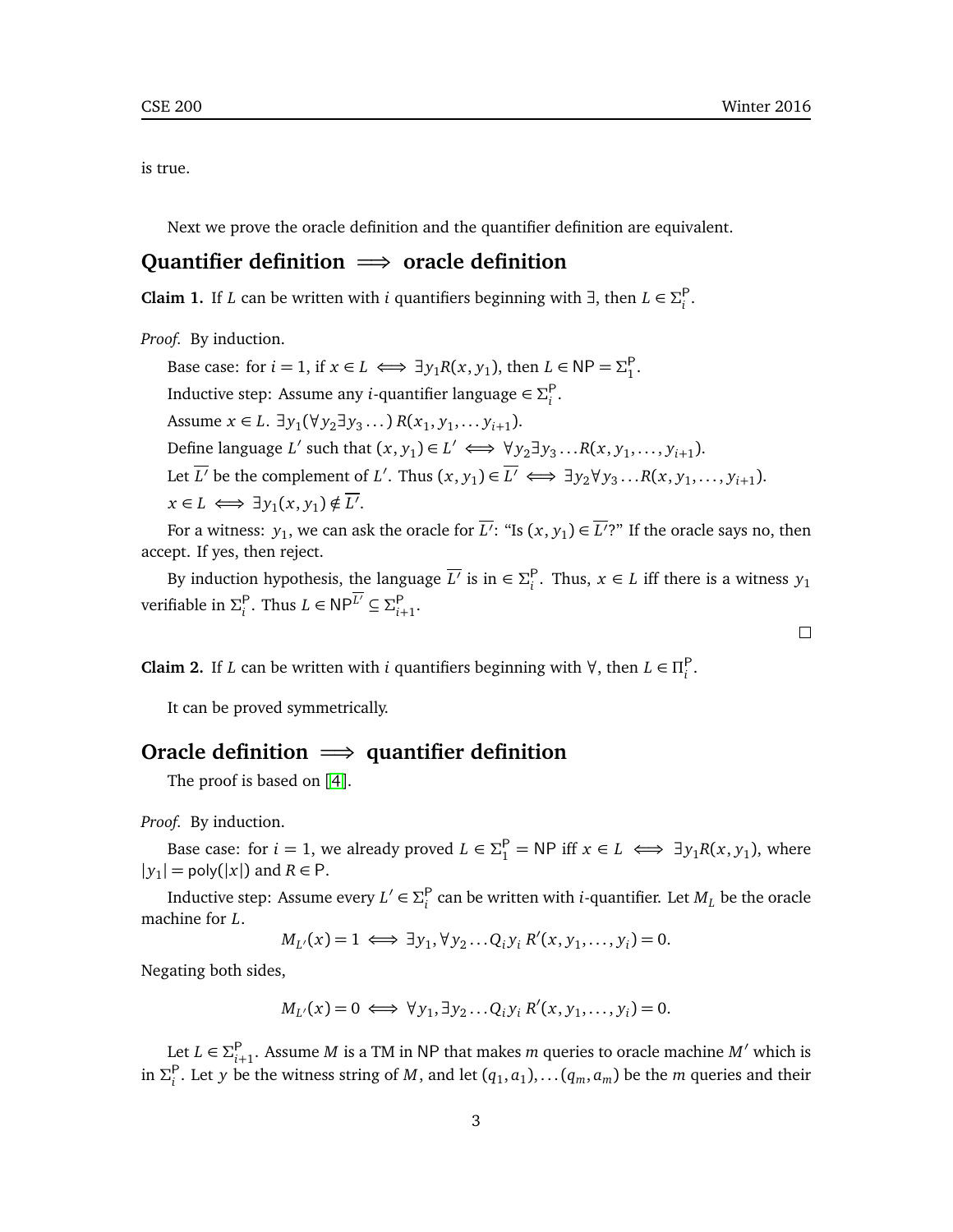answers. Then, an input *x* in *L* iff

$$
M(x) = 1 \iff \exists (q_1, \dots, q_m, a_1, \dots, a_m, y)
$$

$$
[(M'(q_1) = a_1) \land \dots \land (M'(q_m) = a_m) \land R(x, a_1, \dots, a_m, y)]. \quad (1)
$$

If  $a_j = 1$ , then  $M'(q_j) = 1$ , again by induction assumption,  $M'$  is in  $\Sigma_i^P$ , so

<span id="page-3-0"></span> $\exists y_{j,1} \forall y_{j,2} \dots Q_i y_{j,i} R'(q_j, y_1, y_2, \dots, y_i) = 1.$ 

If  $a_j = 0$ , then  $M'(q_j) = 0$ , by induction assumption, (note that this time we index the *i* quantifiers from 2 to  $i + 1$ )

$$
\forall y'_{j,2} \exists y'_{j,3} \dots Q'_{i+1} y'_{j,i+1} R'(q_j, y'_2, y'_3, \dots, y'_{i+1}) = 0.
$$

By merging  $\forall y_{j,2}$  with  $\forall y'_{j,2}$ , ∃ $y_{j,3}$  with  $\exists y'_{j,3}$ , ... up to  $Q_i y_{j,i}$  with  $Q'_i$  $i<sup>j</sup>$  $'_{j,i}$ , the two formulas above become

$$
\exists y_{j,1} \forall (y_{j,2}, y'_{j,2}) \exists (y_{j,3}, y'_{j,3}) \dots Q_i(y_{j,i}, y'_{j,i}) Q_{i+1} y'_{i+1}
$$
  
[(a<sub>j</sub> = 1  $\land$  R'(q<sub>j</sub>, y<sub>1</sub>, y<sub>2</sub>,..., y<sub>i</sub>) = 1)  $\lor$  (a<sub>j</sub> = 0  $\land$  R'(q<sub>j</sub>, y'<sub>2</sub>, y'<sub>3</sub>,..., y'<sub>i+1</sub>) = 0)]. (2)

Combining formulas [\(1\)](#page-3-0) and [\(2\)](#page-3-1) and taking each  $\forall$  and  $\exists$  quantifier over all  $j \in \{1, ..., m\}$ , we get

$$
M(x) = 1 \iff \exists (q_1, ..., q_m, a_1, ..., a_m, y, y_{1,1}, ..., y_{m,1})
$$
  
\n
$$
\forall (y_{1,2}, ..., y_{m,2}, y'_{1,2}, ..., y'_{m,2})
$$
  
\n
$$
\exists (y_{1,3}, ..., y_{m,3}, y'_{1,3}, ..., y'_{m,3})
$$
  
\n...\n
$$
Q_i(y_{1,i}, ..., y_{m,i}, y'_{1,i}, ..., y'_{m,i})
$$
  
\n
$$
Q_{i+1}(y'_{1,i+1}, ..., y_{m,i+1})
$$
  
\n
$$
\bigwedge_{j=1}^m [(a_j = 1 \land R'(q_j, y_1, y_2, ..., y_i) = 1) \lor (a_j = 0 \land R'(q_j, y'_2, y'_3, ..., y'_{i+1}) = 0)]
$$
  
\n
$$
\land R(x, a_1, ..., a_m, y).
$$

<span id="page-3-1"></span> $\Box$ 

## **2** More consequences of  $P = NP$

### **2.1 Learning**

See notes from previous classes.